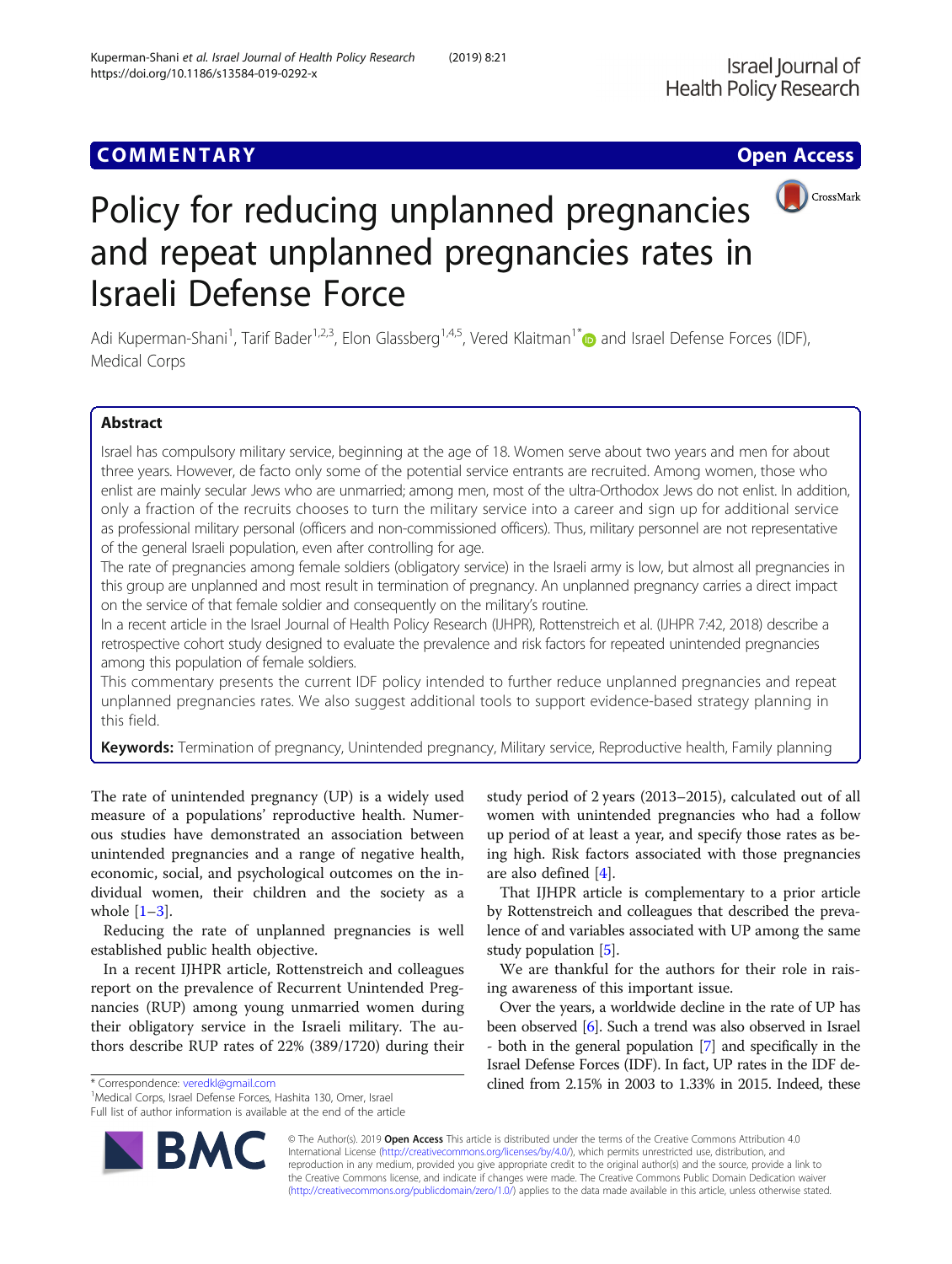changes were described by Rottenstreich and colleagues in their aforementioned article [\[5\]](#page-2-0).

Nevertheless, unintended pregnancies continue to pose a global and a national public health burden and have a major impact on the service of women in the IDF.

Unfortunately, estimating the true incidence of UP at the national or regional level is challenging.

Common definitions are not available and there is great variability across countries in the way UP is measured. In many cases, the prevalence is estimated, based on retrospective surveys (subject to major biases) or abortion rates (which are themselves inaccurate) [[8](#page-2-0)].

Despite these definitional and measurement challenges, Sedgh et al. have examined sub-regional, regional, and global rates and trends of reported abortion incidence between 1990 and 2014, and abortion rates in subgroups of women. A great deal of variation was found between different regions of the world [[9\]](#page-2-0).

Bearak et al., 2018, developed a Bayesian hierarchical time series model, whereby the unintended pregnancy rate is a function of the distribution of women across subgroups (defined by marital status and contraceptive needs and use), and of the risk of unintended pregnancy in each subgroup. This model allowed for more accurate estimation, but still showed vast variation between regions and countries [\[10](#page-2-0)].

Attempting to compare Repeat Unintended Pregnancies (RUP) rates and prevalence is even more problematic - being subject to recall biases, social and cultural sensitivities and more.

A Finish nationwide retrospective register study examined trends in teenage termination of pregnancy (TOP) rates between 1987 and 2009. This study found that the incidence of repeat TOP increased significantly between 1993 to 2009 and that the proportion of RUPs among 18- to 19-year-olds teens reached 19.2% at 2009 [\[11](#page-2-0)].

A retrospective study using data from the Scottish (Grampian) TOP Database' (1997–2013) showed that 23.4% of women who had an initial TOP went on to go through a repeat termination. Women who had gone repeat terminations were more likely to be aged under 20 years at the time of the initial termination [\[12](#page-3-0)].

It is especially difficult to assess the true amount of RUP in Israel, as the information available is derived from indirect measures of the TOP rate and is affected by numerous factors, including social and religious sensitivity. Data collected by the State of Israel Central Bureau of Statistics showed that in 2014, 20% of women aged 24 and under had a history of at least one termination of pregnancy [\[7](#page-2-0)].

It is also important to note that Israel has compulsory military service, beginning at the age of 18. Women serve about two years and men for about three years. However, de facto only some of the potential service entrants are recruited. Among women, those who enlist are mainly secular Jews who are unmarried; among men, most of the ultra-Orthodox Jews do not enlist. In addition, only a fraction of the recruits chooses to turn the military service into a career and sign up for additional service as professional military personal (officers and non-commissioned officers). Thus, military personnel are not representative of the general Israeli population, even after controlling for age.

In face of the above, it is unclear why the authors chose to declare the RUP rates in the IDF as "high". Furthermore, the authors chose to calculate the percentage of RUP out of those cases for which there was at least a one-year follow-up, rather than out of all unwanted pregnancies. Such a calculation would have brought the RUP rate even lower- to 16% (389/2365). So, the actual rate of RUP is lower than that presented.

A distinction between women who had a history of an unintended pregnancy or RUP before joining the IDF and those for whom these events took place while they were on active duty (not included in the analysis) would have also been of interest.

Calculating UP and RUP rates is even more complicated since minor portion of IDF service women may terminate their pregnancies privately and without the knowledge of the IDF medical corps. It is our belief that this phenomenon is more common amongst soldiers from higher socioeconomic classes. The proportion of RUP's among this group is obviously unknown.

Regardless of the exact RUP rates and with the goal of further reducing unintended pregnancy rates, the IDF medical corps has taken several groundbreaking steps over the recent years. We believe (though unfortunately it is difficult to quantify the effect) that these measures have had a substantial influence on unintended pregnancies prevalence and contributed to its decline. The IDF (a joint effort by the personnel branch and the medical corps) has established a "coping and support center" a confidential center, consisting of an all-female staff of social workers/psychologists and gynecologists who provide support, guidance, counseling and medical care for soldiers coping with an unintended pregnancy.

Some of the pregnant soldiers choose to keep the pregnancy (resulting in discharge from the service) and some choose to terminate the pregnancy. For those who choose to terminate the pregnancy, additional psychological support is offered, along with assistance in returning to duty and to their units, while maintaining their privacy.

Education is a key step in reducing the number of unwanted and unplanned pregnancies. Several risk factors for teenage unintended pregnancies across the world, in Israel and in the IDF have been identified. At risk populations include first generation immigrants, women who have not graduated from high school and those who come from lower socioeconomic backgrounds [[13](#page-3-0)–[15](#page-3-0)].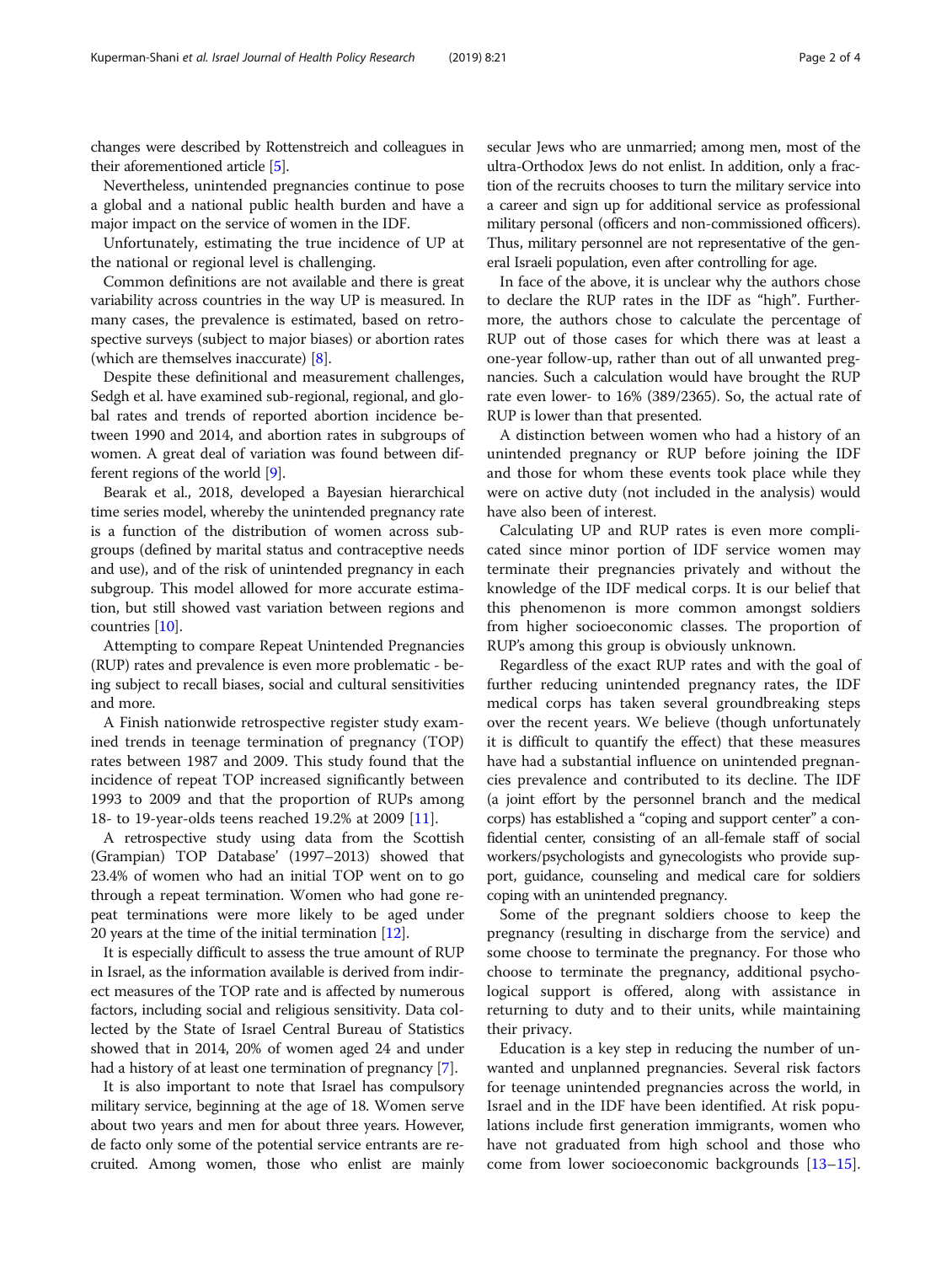<span id="page-2-0"></span>Thus, educational programs focusing on high-risk populations are held during relevant basic trainings.

Educational efforts should begin during adolescence and the high school years (even before sexual activity begins). Currently there is no obligatory national sexual education plan in place in Israeli high schools as part of an orderly educational program.

Improving the availability of contraceptives is an important component, as well. Adjustments have been made in the IDF over the last few years to support this goal. These include the introduction of the long acting reversible contraceptives (LARC) by the "coping and support center" as primary and secondary prevention [[16](#page-3-0)].

Uppermost importance is devoted to secondary prevention measures. LARC is presented as a first line option and provided by the center to female soldiers presenting with unintended pregnancy choosing to terminate the pregnancy or to those who had an unintended pregnancy in the past, regardless of other risk factors.

#### Conclusions

Despite the reduction and the current low rates of UP and RUP in the IDF, this remains a public health concern and the focus of on-going multidisciplinary efforts.

The complexity and difficulty of comparing data between countries and societies enhances the importance of building a comprehensive national database to allow for periodic estimation of the incidence of UP (that will not have to be based on the rates of pregnancies terminations) and to encourage research on sexual behavior, contraceptive use and contraceptive failure studies.

Such databases will allow policy makers (both in the national health system and in the IDF) to monitor the prevalence of unwanted pregnancies, establish interventions and evaluate their impact on UP rates and their outcomes.

A national sexual education program focusing on high school students is key to further reducing UP rates and to building a healthier society.

#### Abbreviations

IDF: Israel Defense Forces; LARC: Long acting reversible contraceptives; RUP: Repeat Unintended Pregnancies; TOP: Termination of pregnancy; UP: Unintended Pregnancies

#### Acknowledgements

"Not applicable".

#### Funding

"Not applicable".

#### Availability of data and materials

Data sharing not applicable to this article as no datasets were generated or analyzed during the current study.

#### Authors' contributions

AKS and VK participated in literature review and drafting the final manuscript. AKS, TB, EG and VK all participated in writing. All authors read and approved the final draft.

### Authors' information

Tarif Bader Brigadier General. Serves as chief medical officer. Elon Glassberg Colonel, Commander of the Center for Medical Services. Vered Klaitman Major, Head of IDF Obstetrics and Gynecology Department. Adi Kuperman-Shani Major, Chief Attending physician of IDF main Obstetrics and Gynecology clinic. Medical director of IDF family planning and fertility services in IDF.

#### Ethics approval and consent to participate Not applicable.

#### Consent for publication

Not applicable.

#### Competing interests

The authors declare that they have no competing interests.

#### Publisher's Note

Springer Nature remains neutral with regard to jurisdictional claims in published maps and institutional affiliations.

#### Author details

<sup>1</sup>Medical Corps, Israel Defense Forces, Hashita 130, Omer, Israel. <sup>2</sup>Surgeon General's Headquarters, 1101 Wootton Pkwy, Rockville 20852, MD, USA. <sup>3</sup> <sup>3</sup> Department of Military Medicine, Hebrew University, Jerusalem, Israel. <sup>4</sup>Bar-Ilan University Faculty of Medicine, Safed, Israel. <sup>5</sup>The Uniformed Services University of the Health Sciences, Bethesda, MD, USA.

### Received: 9 November 2018 Accepted: 18 January 2019 Published online: 04 February 2019

#### References

- 1. Orr ST, Miller CA, James SA, Babones S. Unintended pregnancy and preterm birth. Paediatr Perinat Epidemiol. 2000;14(4):309–13.
- 2. Taylor JS, Cabral HJ. Are women with an unintended pregnancy less likely to breastfeed? J Fam Pract. 2002;51(5):431–6.
- Kost K, Lindberg L. Pregnancy intentions, maternal behaviors, and infant health: investigating relationships with new measures and propensity score analysis. Demography. 2015;52(1):83–111.
- 4. Rottenstreich M, Sela HY, Loitner L, Smorgick N, Vaknin Z. Israel journal of health policy research recurrent unintended pregnancies among young unmarried women serving in the Israeli military. IJHPR. 2018;7(1):42.
- 5. Rottenstreich M, Loitner L, Dar S, Kedem R, Smorgick N, Vaknin Z. Unintended pregnancies among women serving in the Israeli military. Contraception [Internet]. 2017;96(1):62–5 Available from: [https://doi.org/10.](https://doi.org/10.1016/j.contraception.2017.03.006) [1016/j.contraception.2017.03.006](https://doi.org/10.1016/j.contraception.2017.03.006).
- 6. Finer LB, Zolna MR. Declines in unintended pregnancy in the United States, 2008– 2011. N Engl J Med. 2016;374(9):843–52.
- 7. Legaly induced Termination of pregnancies 1990–2016. Israely Ministry of Health, department of information. Accessed 24 July 2018. 2018; Available from: <https://www.health.gov.il>
- 8. ESHRE Capri Workshop Group\*. Why after 50 years of effective contraception do we still have unintended pregnancy? A European perspective ESHRE Capri Workshop Group. Hum Reprod [Internet]. 2018 [cited 2018 Aug 1];33(5):777–783. Available from: [https://academic.oup.com/](https://academic.oup.com/humrep/article-abstract/33/5/777/4967895) [humrep/article-abstract/33/5/777/4967895](https://academic.oup.com/humrep/article-abstract/33/5/777/4967895)
- 9. Sedgh G, Bearak J, Singh S, Bankole A, Popinchalk A, Ganatra B, et al. Abortion incidence between 1990 and 2014: global, regional, and subregional levels and trends. Lancet. 2016;388(10041):258–67.
- 10. Bearak J, Sedgh ScDG, Bearak J, Popinchalk A, Alkema L, Sedgh G. Global, regional, and subregional trends in unintended pregnancy and its outcomes from 1990 to 2014: estimates from a Bayesian hierarchical model. Artic Lancet Glob Heal [Internet]. 2018 [cited 2018 Aug 3];6:380–389. Available from: [www.thelancet.com/lancetgh](http://www.thelancet.com/lancetgh)
- 11. Leppälahti S, Gissler M, Mentula M, Heikinheimo O. Trends in teenage termination of pregnancy and its risk factors: a population-based study in Finland, 1987-2009. Hum Reprod. 2012;27(9):2829–36.